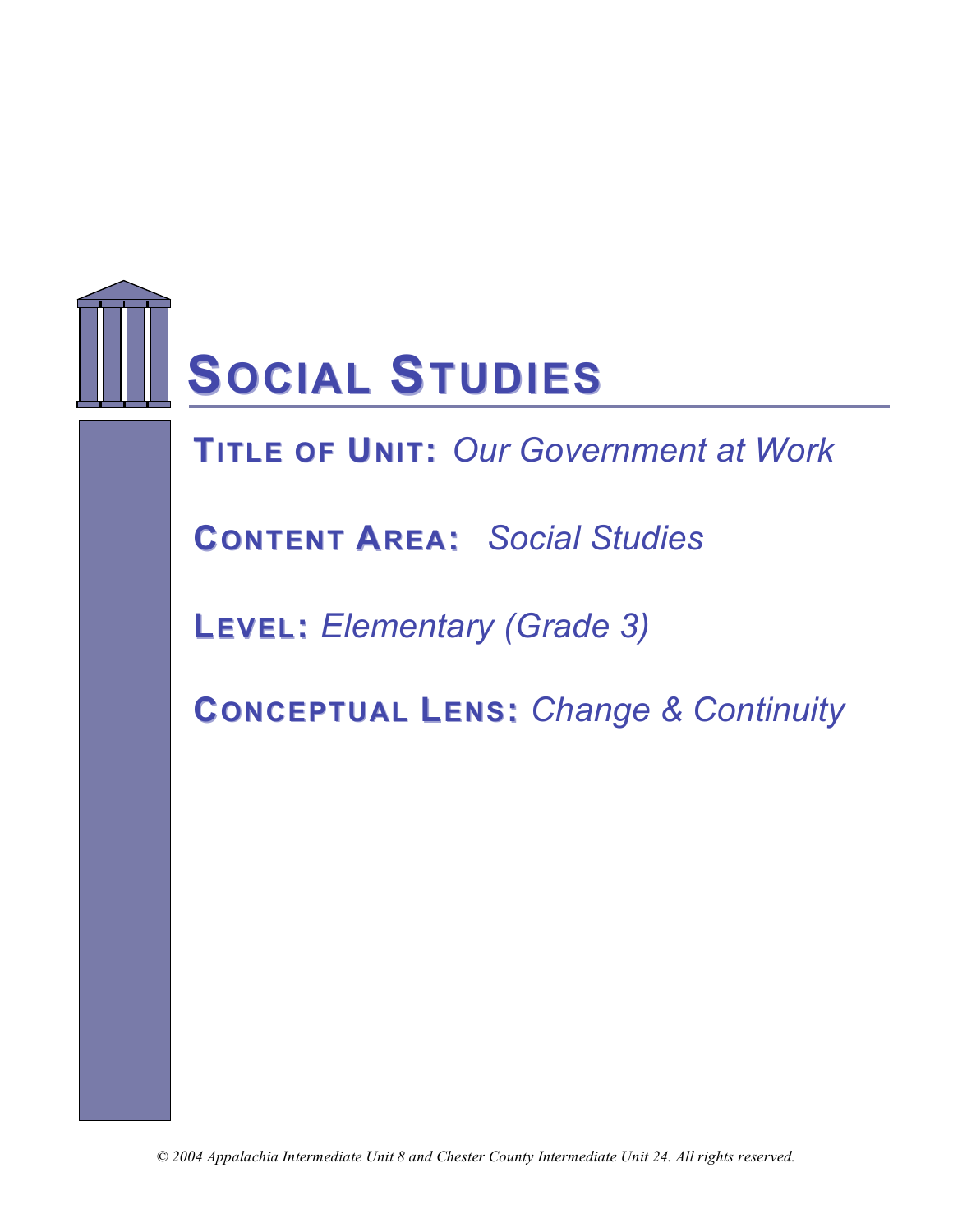**Unit Title:**

*Our Government at Work*

|                                                                                                                                                                                                                                                                                                                                                                      | <b>Conceptual Lens:</b> Change and Continuity                                                                                                                                                                                                                                                                                                                                                                                                                                                                                                                                                                                                                                                                                                                                                                                                                                                                                                                                                                  | <b>Length of Unit: 9 weeks</b>                                                                                                                                                                                                                                                                                                                                                                                                                                                                                                                                                                                                                                                                                                                                                                     |                                                                                                                                                                                                                                                                                                        |
|----------------------------------------------------------------------------------------------------------------------------------------------------------------------------------------------------------------------------------------------------------------------------------------------------------------------------------------------------------------------|----------------------------------------------------------------------------------------------------------------------------------------------------------------------------------------------------------------------------------------------------------------------------------------------------------------------------------------------------------------------------------------------------------------------------------------------------------------------------------------------------------------------------------------------------------------------------------------------------------------------------------------------------------------------------------------------------------------------------------------------------------------------------------------------------------------------------------------------------------------------------------------------------------------------------------------------------------------------------------------------------------------|----------------------------------------------------------------------------------------------------------------------------------------------------------------------------------------------------------------------------------------------------------------------------------------------------------------------------------------------------------------------------------------------------------------------------------------------------------------------------------------------------------------------------------------------------------------------------------------------------------------------------------------------------------------------------------------------------------------------------------------------------------------------------------------------------|--------------------------------------------------------------------------------------------------------------------------------------------------------------------------------------------------------------------------------------------------------------------------------------------------------|
| <b>PA Academic</b><br><b>Standards</b>                                                                                                                                                                                                                                                                                                                               | <b>Essential</b><br><b>Understandings</b>                                                                                                                                                                                                                                                                                                                                                                                                                                                                                                                                                                                                                                                                                                                                                                                                                                                                                                                                                                      | <b>Critical Content</b>                                                                                                                                                                                                                                                                                                                                                                                                                                                                                                                                                                                                                                                                                                                                                                            | <b>Key Skills</b>                                                                                                                                                                                                                                                                                      |
| 5.1 3A<br>5.1 3B<br>5.1 3C<br>5.1 3E<br>5.1 3F<br>5.1 3H<br>5.1 31<br>5.1 3L<br>5.1 3M<br>5.2 3D<br>5.2 3E<br>5.3 3A<br>5.3 3B<br>5.3 3D<br>5.3 3E<br>5.3 3F<br>5.3 3J<br>6.2 3A<br>6.2 3B<br>6.2 3D<br>6.2 3E<br>6.2 3J<br>6.2 3K<br>6.3 3A<br>6.3 3C<br>6.4 3C<br>6.5 3D<br>7.1 3B<br>7.2 3A<br>7.3 3C<br>7.4 3B<br>8.1 3A<br>8.1 3B<br>8.1 3D<br>8.2 3B<br>8.3 3B | <b>Government/Civics</b><br>1. Government provides laws<br>2. Government was formed<br>from principles and ideals<br>3. Government is represented<br>by symbols<br>4. Government changes as<br>the region, state, and<br>nation change<br><b>Economics</b><br>5. Economic structures are<br>based on supply and<br>demand<br>6. Government and<br>businesses use advertising<br>to be competitive and "sell"<br>their goods and services<br>7. Government and<br>businesses have profits<br>and losses<br>8. Taxes are used to provide<br>services to the region and<br>state<br>Geography<br>9. Settlement patterns<br>impact the physical<br>systems of the land.<br><b>History</b><br>10. Significant people change<br>a region, state, or nation.<br>11. Important events have<br>changed our region and<br>state.<br>12. Historical documents,<br>artifacts, and sites tell us<br>about the history of our<br>region, state, and nation.<br><b>Culture</b><br>13. Changes in population<br>affect an area | <b>Students will know:</b><br>Governments are<br>1.<br>responsible for laws.<br>2. There is a local, state<br>and national<br>government.<br>3. The three branches of<br>local, state and<br>national government.<br>4. The job of a mayor,<br>city council, governor,<br>lawmakers, president,<br>and judges.<br>5. Citizenship requires<br>responsibility.<br>6. A duty is a job of a<br>citizen.<br>7. Local, state, and<br>national documents<br>and artifacts<br>Difference in primary<br>8.<br>and secondary<br>sources<br>9. Names and<br>contributions of<br>significant people and<br>events<br>10. Economic terms:<br>supply, demand,<br>advertising,<br>competition, profit,<br>loss, tax<br>11. How the region has<br>changed in population<br>and how that change<br>affects the area | 1. Cause and<br>effect<br>2. Create/read<br>graphic<br>organizers<br>3. Describing<br>(documents)<br>4. Fact and<br>opinion<br>5. Interpret maps<br>and research<br>symbols/artifac<br>ts of city, state<br>and nation<br>6. Analyze and<br>synthesize<br>information<br>7. Multiple points<br>of view |
|                                                                                                                                                                                                                                                                                                                                                                      |                                                                                                                                                                                                                                                                                                                                                                                                                                                                                                                                                                                                                                                                                                                                                                                                                                                                                                                                                                                                                |                                                                                                                                                                                                                                                                                                                                                                                                                                                                                                                                                                                                                                                                                                                                                                                                    |                                                                                                                                                                                                                                                                                                        |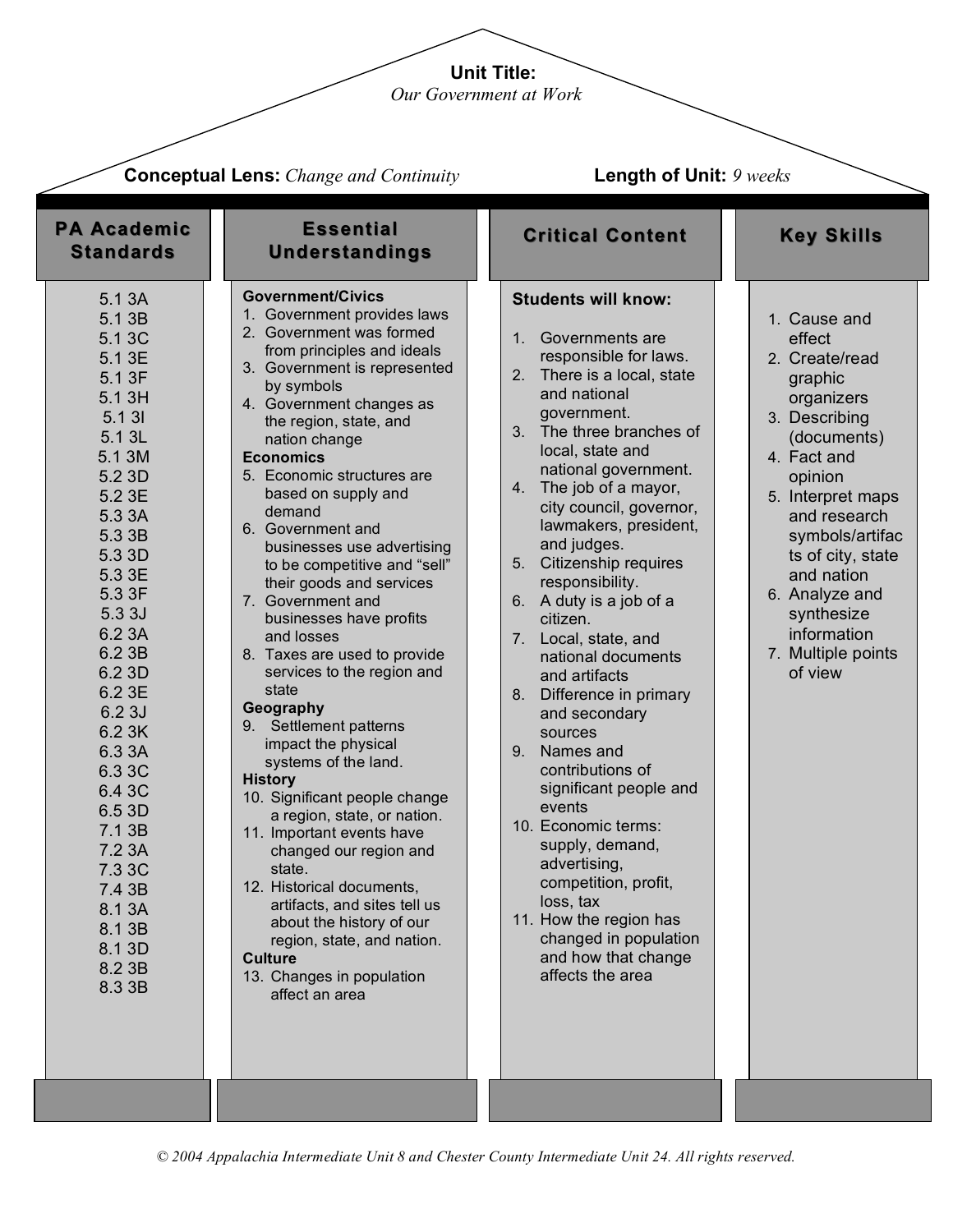

**Unit Title:** Our Government at Work **Conceptual Lens:** Change and Continuity **Length of Unit:** 9 Weeks

| <b>Essential Understandings</b><br>(Generalizations)                                                                                                                                                                                                                                                                    | <b>Guiding Questions</b><br>$F = Factorual$<br>$C =$ Conceptual<br>P = Philosophical                                                                                                                                                                                                                                                                                                                                                                                                                                                        |
|-------------------------------------------------------------------------------------------------------------------------------------------------------------------------------------------------------------------------------------------------------------------------------------------------------------------------|---------------------------------------------------------------------------------------------------------------------------------------------------------------------------------------------------------------------------------------------------------------------------------------------------------------------------------------------------------------------------------------------------------------------------------------------------------------------------------------------------------------------------------------------|
| <b>Government/Civics</b><br>1. Government provides laws<br>2. Government was formed from principles and<br>ideals<br>3. Government is represented by symbols<br>4. Government changes as the region, state,<br>and nation change                                                                                        | What people have influenced our region<br>(includes state and national, e.g., William Penn,<br>George Washington, Lincoln)? (F)<br>What makes someone a "great" leader? (P)<br>What documents, artifacts are important to our<br>region? (Declaration of Independence, Bill of<br>Rights) (F)<br>How do symbols and historical evidence<br>identify a nation? (C)<br>What symbols are used to represent our<br>school, town, state? (F)<br>What are the three branches of government?<br>(F)                                                |
| <b>Economics</b><br>5. Economic structures are based on supply<br>and demand<br>6. Government and businesses use advertising<br>to be competitive and "sell" their goods and<br>services<br>7. Government and businesses have profits<br>and losses<br>8. Taxes are used to provide services to the<br>region and state | What is supply and demand? (C)<br>$\bullet$<br>How is advertising used to "sell" goods and<br>$\bullet$<br>services? (F)<br>What is a profit and a loss? (F)<br>What is a tax? $(F)$<br>How are taxes used? (F)                                                                                                                                                                                                                                                                                                                             |
| Geography<br>9. Settlement patterns impact the physical<br>systems of the land                                                                                                                                                                                                                                          | What are settlement patterns? (F)<br>What are physical systems of the land? (C)<br>How do people impact land? (C)                                                                                                                                                                                                                                                                                                                                                                                                                           |
| <b>History</b><br>10. Significant people change a region, state,<br>or nation.<br>11. Important events have changed our region<br>and state.<br>12. Historical documents, artifacts, and sites<br>tell us about the history of our region, state,<br>and nation.                                                        | How did our country form its government? (F)<br>What is the role and responsibility of a governor<br>$\bullet$<br>of a state? (F)<br>What is the role and responsibility of the<br>president of the United States? (F)<br>What are the responsibilities of a citizen? (P)<br>What is the difference between a duty and a<br>$\bullet$<br>right? $(C)$<br>What would our society look like without laws?<br>(P)<br>What are our ideals and how are they<br>practiced? (C)<br>How are leaders elected? (F)<br>What makes a "good" leader? (P) |
| <b>Culture</b><br>13. Changes in population affect an area                                                                                                                                                                                                                                                              | Has our population changed? (F)<br>If so, how has it affected our region<br>economically, socially, politically? (F and C)<br>Does culture impact government? (C)                                                                                                                                                                                                                                                                                                                                                                           |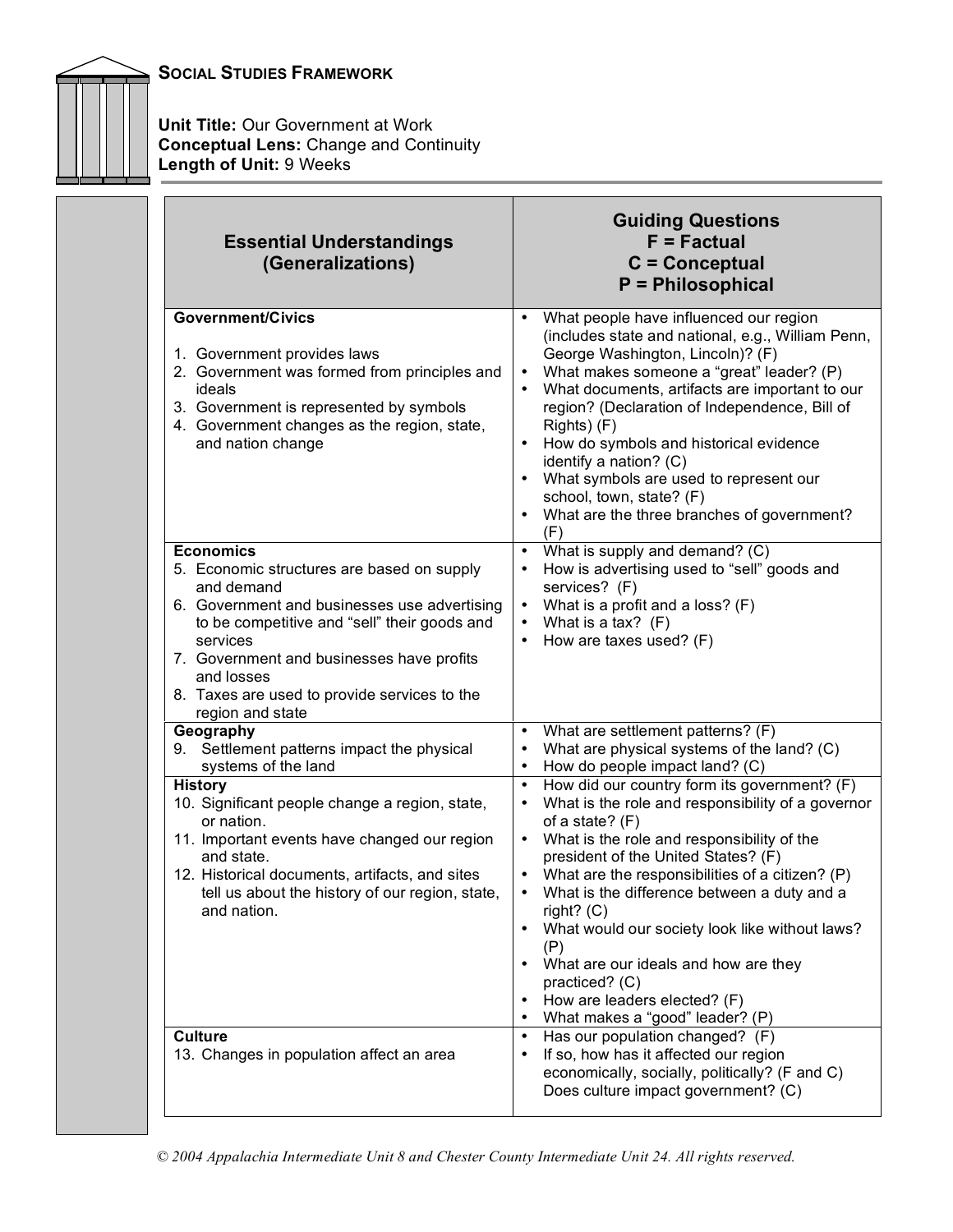

**Unit Title:** Our Government at Work **Conceptual Lens:** Change and Continuity **Length of Unit:** 9 Weeks

# **Culminating Performance Task Planner**

# **NOTE:**

The purpose of the culminating performance task is to determine whether or not students have developed an understanding of the concepts of the unit. Therefore, students should complete the task independently, with minimal teacher direction and support. Teachers should, however, introduce the task to the students, and provide time for them to ask clarifying questions about the task and the assessment. Students with special needs or special circumstances may require some modification or extra assistance. These decisions should be made on a case-by-case basis (as with any other type of assignment).

## **WHAT:**

Investigate a government at work on an island.

## **WHY:**

Understand that governments consist of a leader, laws, and citizens with rights and duties under one name with its own symbols and capital city.

## **ENGAGING SCENARIO:**

Think back over what you learned about "Working Governments." You will be designing an island nation that will have its own working government. Be prepared to share your work with the class. Please be sure to include the following:

Drawing of island nation

1. Name your island nation with a meaningful name.

2. Create (draw or make) a flag that is a symbol of your island nation. Report/media presentation of island government

- 1. Using paragraphs, Power Point slides, or HyperStudio, write a report describing the job of the head of your government for your island nation.
- 2. Describe a few (2-3) laws of your Island nation.
- 3. Explain some duties of the citizens on the island.
- 4. How is your island like or different from your region?

**PROCEDURE:**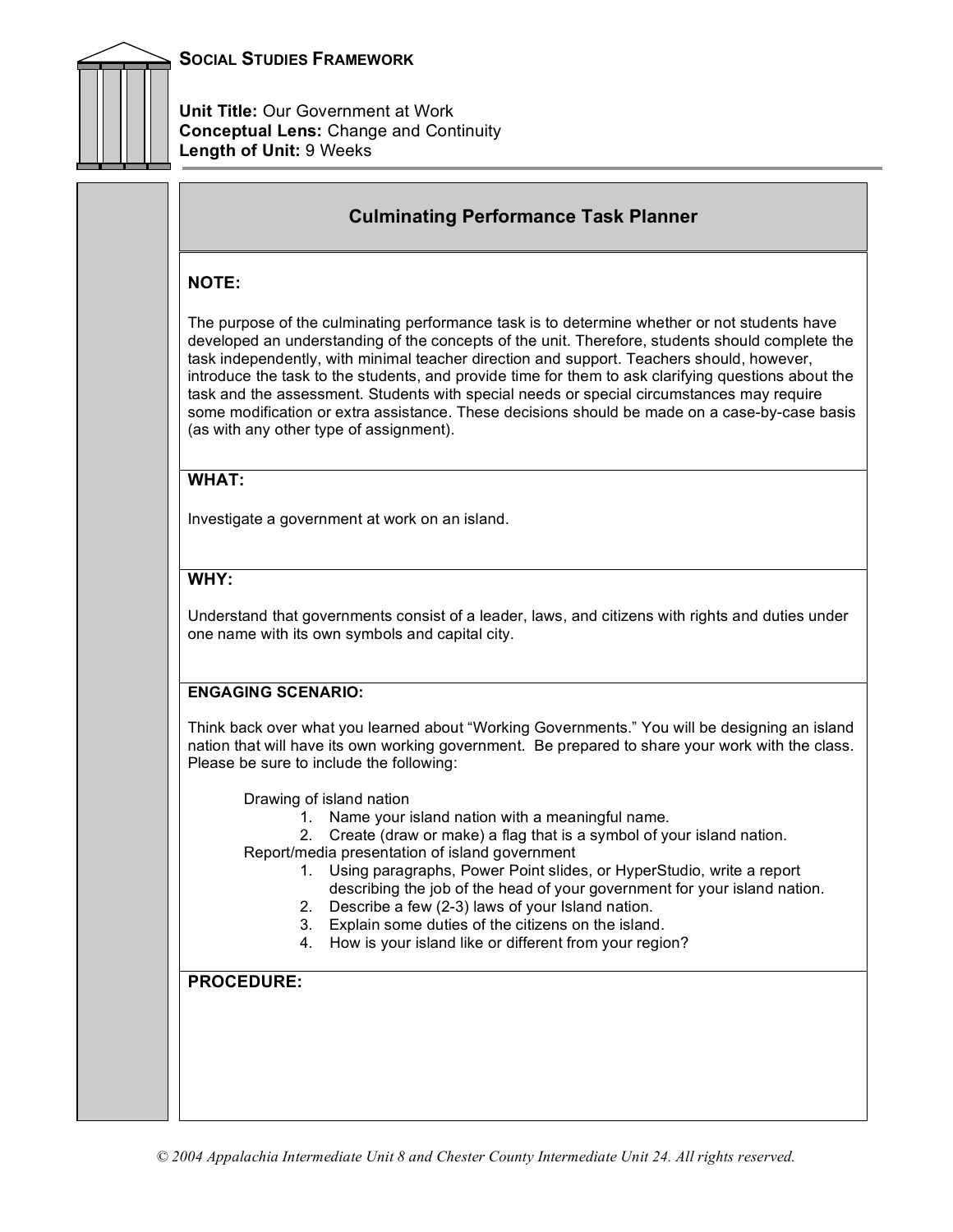

**Unit Title: Our Government at Work Conceptual Lens:** Change and Continuity **Length of Unit:** 9 Weeks

|   | <b>Culminating Performance Task Scoring Rubric</b>                                                                                 |                                   |                                  |                                     |
|---|------------------------------------------------------------------------------------------------------------------------------------|-----------------------------------|----------------------------------|-------------------------------------|
|   | <b>Scoring Criteria</b>                                                                                                            | <b>Percent</b><br><b>Possible</b> | <b>Self</b><br><b>Assessment</b> | <b>Teacher</b><br><b>Assessment</b> |
|   | <b>CONTENT</b>                                                                                                                     |                                   |                                  |                                     |
|   | Descriptive, well-written report or slide show                                                                                     | 20                                |                                  |                                     |
|   | Accuracy and Conventions (grammar and<br>spelling)                                                                                 | 10 <sup>1</sup>                   |                                  |                                     |
| ٠ | Detailed and precise information conveyed for<br>the head of the government, citizen rights and<br>duties, and explanation of laws | 30                                |                                  |                                     |
| ٠ | Detailed map of island with name of the<br>island.                                                                                 | 10                                |                                  |                                     |
|   | <b>PROCESS</b>                                                                                                                     |                                   |                                  |                                     |
|   | Exceptional voice while reading report or<br>showing slide show                                                                    | 10                                |                                  |                                     |
|   | Knowledge is shown while describing island                                                                                         | 20                                |                                  |                                     |
|   | <b>TOTALS</b>                                                                                                                      | 100                               |                                  |                                     |

| <b>Scoring Key</b> |          |  |
|--------------------|----------|--|
| A                  | 93%-100% |  |
| R                  | 85%-92%  |  |
| C                  | 78%-84%  |  |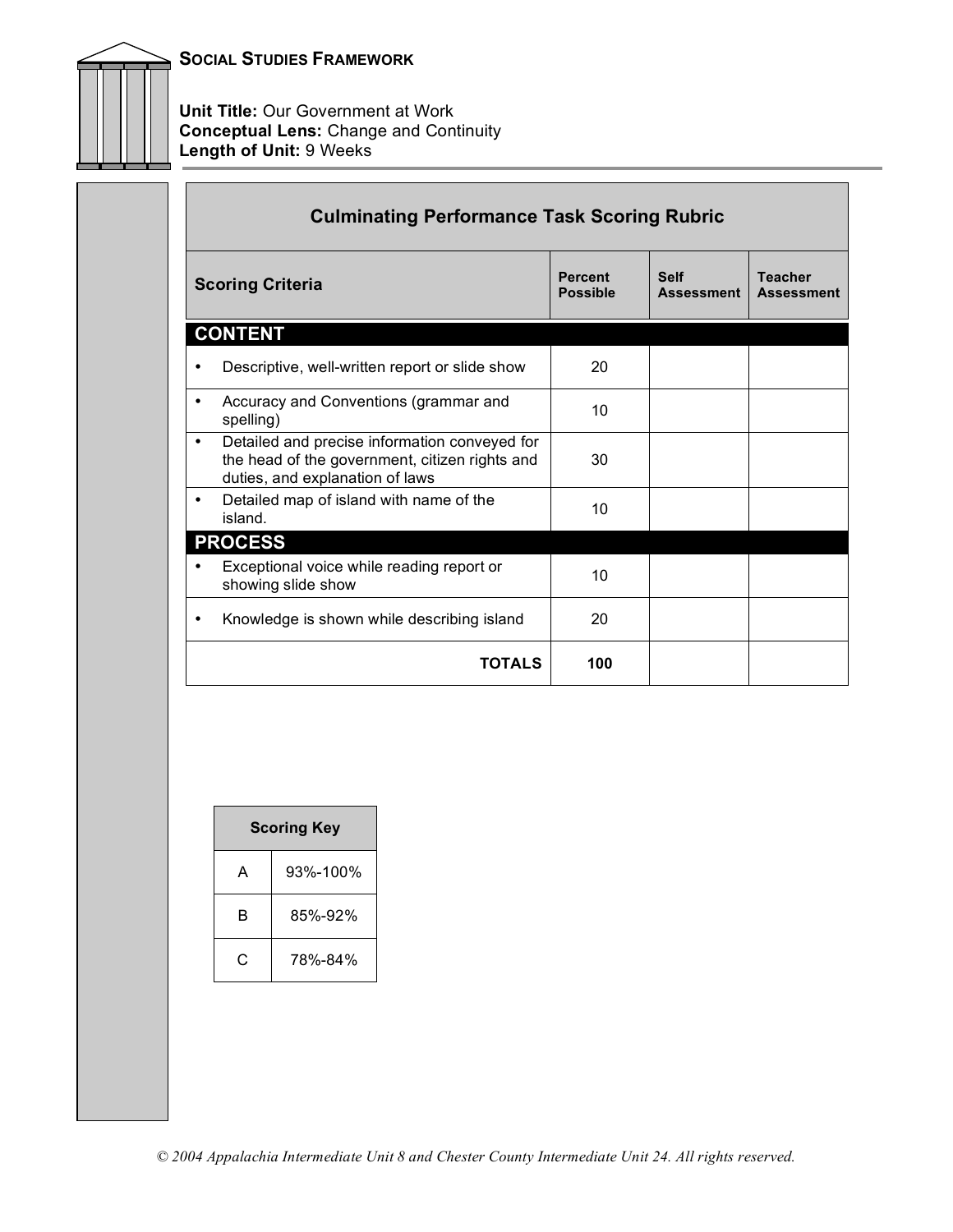

**TITLE OF UNIT: Native Americans** 

**CONTENT AREA:** *Social Studies*

**LEVEL:** *Elementary (Grade 3)*

**LENS:** *Cultural Unity and Diversity*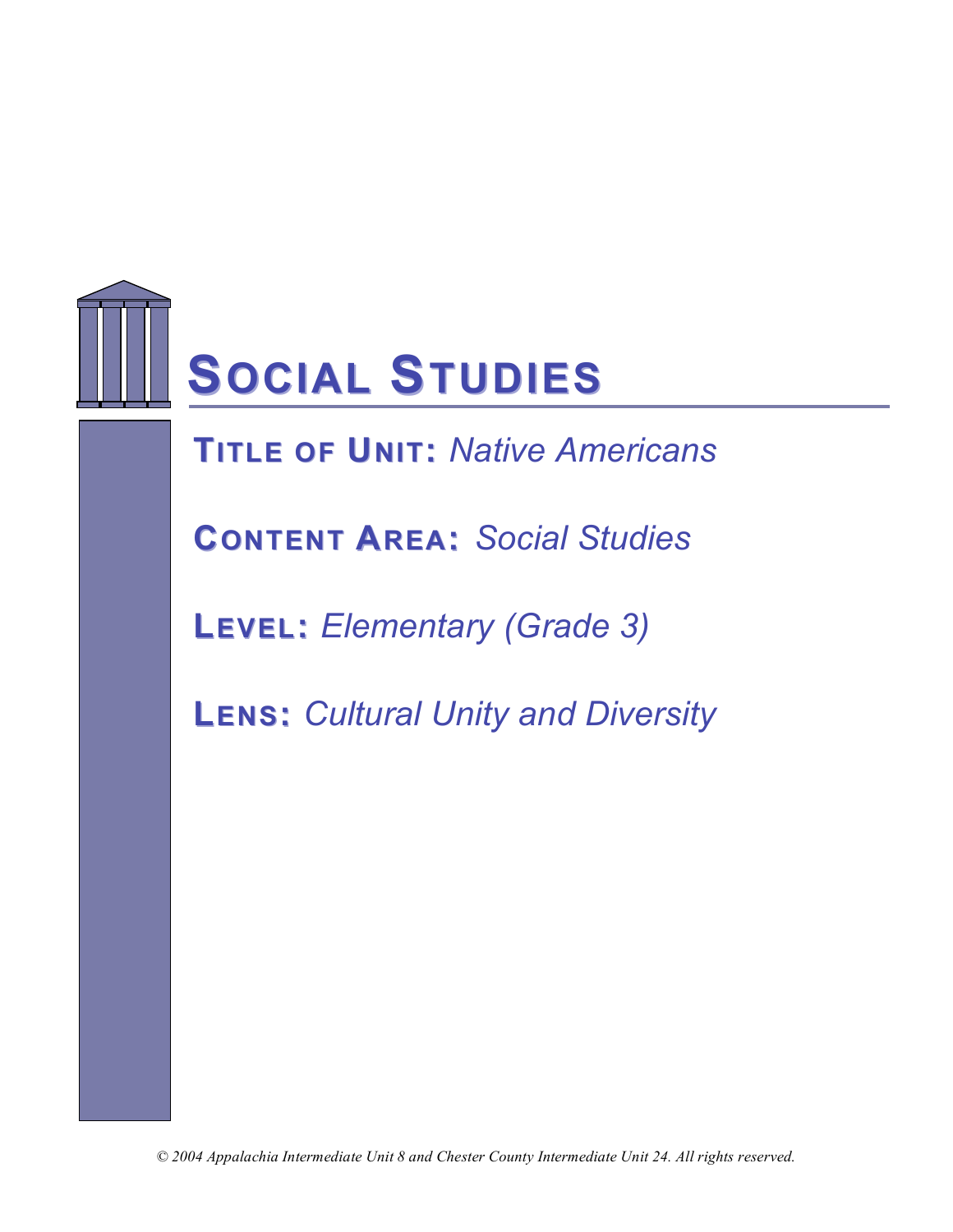# **Unit Title:**

*Native Americans*

|                                                                                                                                                                                                      | <b>Conceptual Lens:</b> Cultural Unity and Diversity                                                                                                                                                                                                                                                                                                                                                                                                                                                                                                                                                                                                                                                                                                                                                                                                                                                                                                                                                            | <b>Length of Unit: 9 weeks</b>                                                                                                                                                                                                                                                                                                                                                                                                                                                                                                                                                                                                                                    |                                                                                                                                                                                                                                                                           |
|------------------------------------------------------------------------------------------------------------------------------------------------------------------------------------------------------|-----------------------------------------------------------------------------------------------------------------------------------------------------------------------------------------------------------------------------------------------------------------------------------------------------------------------------------------------------------------------------------------------------------------------------------------------------------------------------------------------------------------------------------------------------------------------------------------------------------------------------------------------------------------------------------------------------------------------------------------------------------------------------------------------------------------------------------------------------------------------------------------------------------------------------------------------------------------------------------------------------------------|-------------------------------------------------------------------------------------------------------------------------------------------------------------------------------------------------------------------------------------------------------------------------------------------------------------------------------------------------------------------------------------------------------------------------------------------------------------------------------------------------------------------------------------------------------------------------------------------------------------------------------------------------------------------|---------------------------------------------------------------------------------------------------------------------------------------------------------------------------------------------------------------------------------------------------------------------------|
| <b>PA Academic</b><br><b>Standards</b>                                                                                                                                                               | <b>Essential</b><br><b>Understandings</b>                                                                                                                                                                                                                                                                                                                                                                                                                                                                                                                                                                                                                                                                                                                                                                                                                                                                                                                                                                       | <b>Critical Content</b>                                                                                                                                                                                                                                                                                                                                                                                                                                                                                                                                                                                                                                           | <b>Key Skills</b>                                                                                                                                                                                                                                                         |
| 5.2 3C<br>5.3 3K<br>5.4 3A<br>5.4 3D<br>6.2 3C<br>6.2 3L<br>6.3 3A<br>7.3 3A<br>7.3 3B<br>7.3 3C<br>7.4 3A<br>7.4 3B<br>8.1 3C<br>8.2 3A<br>8.2 3B<br>8.2 3C<br>8.2 3D<br>8.3 3A<br>8.3 3D<br>8.4 3B | <b>Government/Civics</b><br>1. Leaders emerge out of<br>necessity to solve<br>problems.<br>2. Perception about<br>property ownership<br>varies between<br>cultures.<br>3.<br>Individual opinions<br>may lead to conflict.<br><b>Economics</b><br>4. Awareness and respect<br>for all resources<br>benefits the<br>environment and its<br>inhabitants.<br>5. Trade spreads culture.<br>Geography<br>Climate and natural<br>resources determine<br>types of shelter.<br>7. Location of landforms<br>and bodies of water<br>determine settlement.<br>8. Where people settle<br>influences their<br>customs and way of<br>life.<br><b>History</b><br>9. Artifacts and historical<br>sites remain as<br>evidence of past<br>cultures.<br><b>Culture</b><br>10. Culture is formed by<br>traditions, beliefs and<br>contributions of<br>different groups<br>11. Folklore and legends<br>identify beliefs and give<br>insight into daily life.<br>12. Different cultural<br>groups may share<br>common cultural traits. | <b>Students will know:</b><br>1. The different<br>regions of North<br>America where<br><b>Native Americans</b><br>lived.<br>2. Native American<br>culture, customs<br>and traditions<br>varied from tribe<br>to tribe.<br>3. Native Americans<br>share a common<br>respect for nature<br>and their<br>environment.<br>4. Early American<br>settlers drove<br><b>Native Americans</b><br>from their land.<br>5. Shelter types<br>created by various<br>climates.<br>6. Why certain<br>locations are<br>selected for<br>settlement.<br>7. What artifacts<br>represent Native<br>Americans.<br>8. How folklore<br>provides<br>information about<br>Native Americans. | 1. Research<br>historical<br>information.<br>2. Write a multi-<br>paragraph report.<br>3. Interpret<br>Maps/Charts/Gra<br>phs.<br>4. Listen for<br>information.<br>5. Use graphic<br>organizers to<br>outline historical<br>information.<br>6. Present an oral<br>report. |
|                                                                                                                                                                                                      |                                                                                                                                                                                                                                                                                                                                                                                                                                                                                                                                                                                                                                                                                                                                                                                                                                                                                                                                                                                                                 |                                                                                                                                                                                                                                                                                                                                                                                                                                                                                                                                                                                                                                                                   |                                                                                                                                                                                                                                                                           |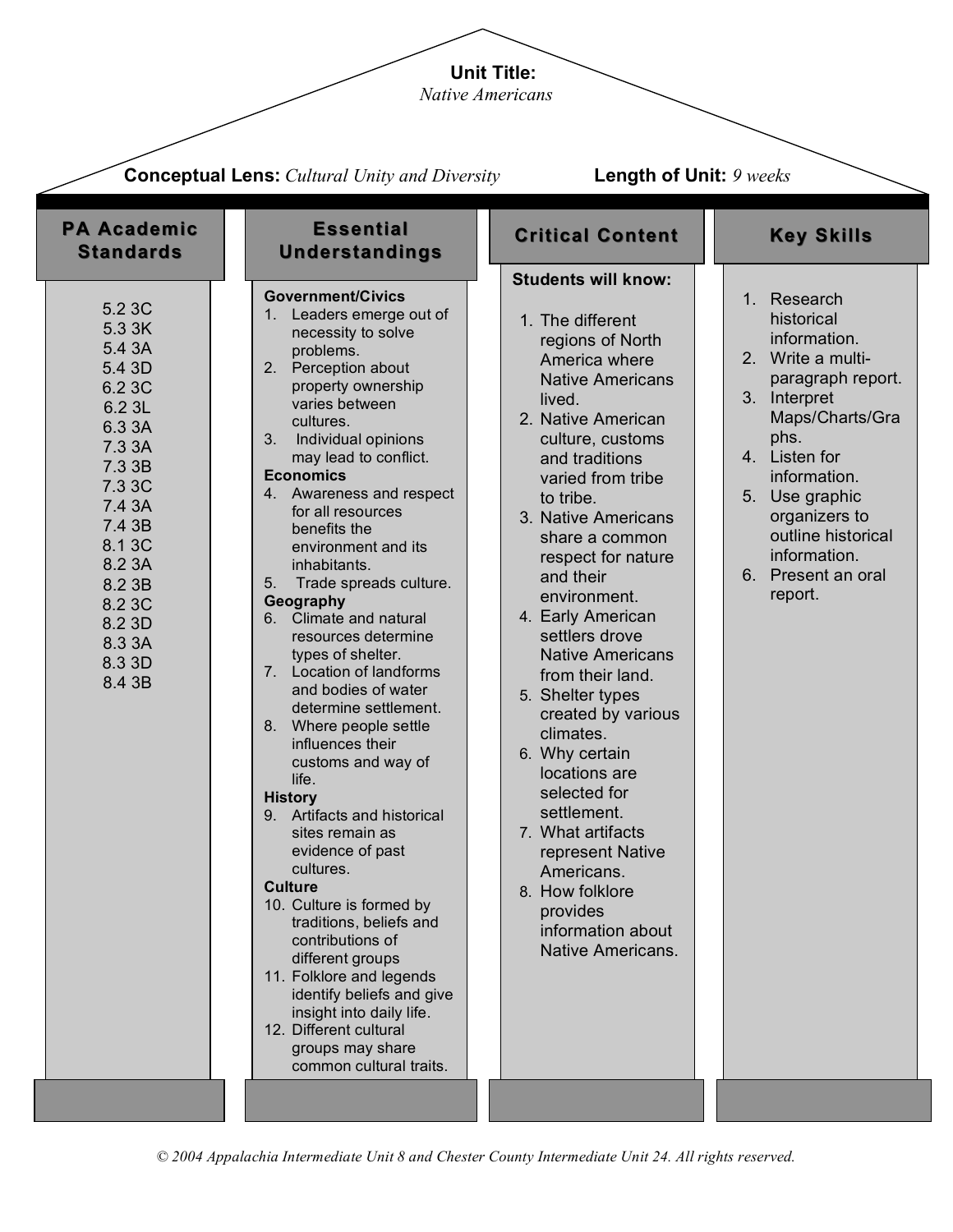

Ē.

# **SOCIAL STUDIES FRAMEWORK**

**Unit Title:** Native Americans **Conceptual Lens:** Cultural Unity and Diversity **Length of Unit:** 9 Weeks

| <b>Essential Understandings</b><br>(Generalizations)                                                                                                                                                                                                            | <b>Guiding Questions</b><br>$F = Factorual$<br>$C =$ Conceptual<br><b>P</b> = Philosophical                                                                                                                                                                                                                 |
|-----------------------------------------------------------------------------------------------------------------------------------------------------------------------------------------------------------------------------------------------------------------|-------------------------------------------------------------------------------------------------------------------------------------------------------------------------------------------------------------------------------------------------------------------------------------------------------------|
| <b>Government/Civics</b><br>Leaders emerge out of necessity to solve<br>1.<br>problems.<br>Perception about property ownership<br>2.<br>varies between cultures.<br>3.<br>Individual opinions may lead to conflict.                                             | What are the responsibilities of leaders in<br>$\bullet$<br>Native American groups? (F)<br>Where do Native Americans live today? (F)<br>What was the impact of early American<br>settlers of Native American culture? (C)<br>Why were Native Americans in conflict with<br>$\bullet$<br>early settlers? (C) |
| <b>Economics</b><br>4. Awareness and respect for all resources<br>benefits the environment and its<br>inhabitants.<br>5.<br>Trade spreads culture.                                                                                                              | Why is it important to conserve natural<br>$\bullet$<br>resources? (C)<br>How does trade spread culture? (C)<br>$\bullet$<br>How was every part of the buffalo used? (F)<br>$\bullet$                                                                                                                       |
| Geography<br>Climate and natural resources determine<br>6.<br>types of shelter.<br>7. Location of landforms and bodies of water<br>determine settlement.<br>8. Where people settle influences their<br>customs and way of life.                                 | • How did climate and natural resources<br>impact shelter? (C)<br>• In what types of homes did different Native<br>American groups live? (F)<br>How was settling near water important? (C)<br>How was water used? (F)                                                                                       |
| <b>History</b><br>Artifacts and historical sites remain as<br>9.<br>evidence of past cultures.                                                                                                                                                                  | What types of artifacts remain from Native<br>٠<br>American culture? (F)<br>• How can present day historians prove the<br>existence of Native Americans? (F)<br>• Do we/Can we own the land? (C)<br>• Was America discovered or invaded? (C)                                                                |
| <b>Culture</b><br>10. Culture is formed by traditions, beliefs and<br>contributions of different groups<br>11. Folklore and legends identify beliefs and<br>give insight into daily life.<br>12. Different cultural groups may share<br>common cultural traits. | Why do Native Americans respect nature?<br>(C)<br>Why is Mother Earth important? (C)                                                                                                                                                                                                                        |
| © 2004 Appalachia Intermediate Unit 8 and Chester County Intermediate Unit 24. All rights reserved.                                                                                                                                                             |                                                                                                                                                                                                                                                                                                             |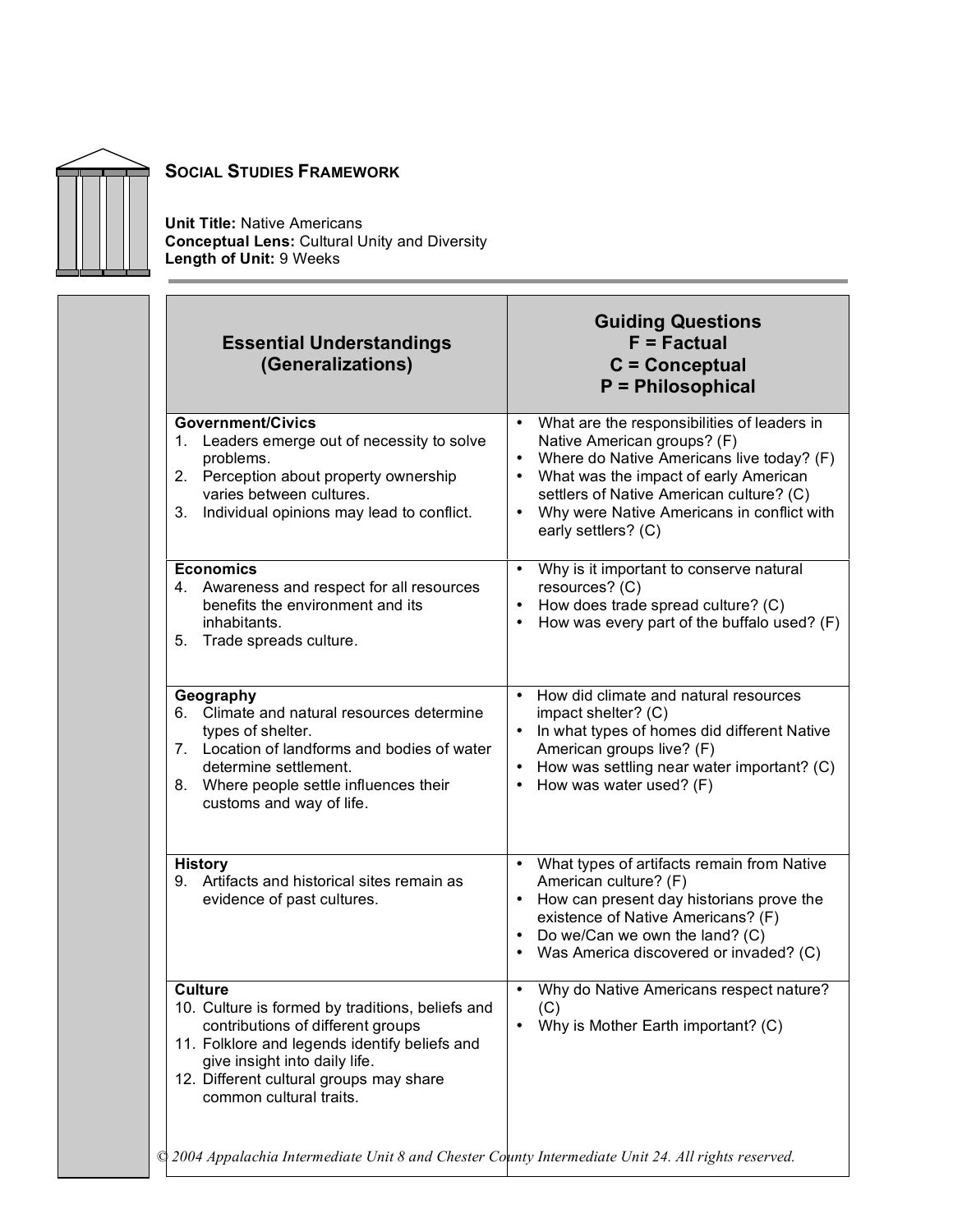

**Unit Title:** Native Americans **Conceptual Lens:** Cultural Unity and Diversity **Length of Unit:** 9 Weeks

# **Culminating Performance Task Planner**

#### **NOTE:**

The purpose of the culminating performance task is to determine whether or not students have developed an understanding of the concepts of the unit. Therefore, students should complete the task independently, with minimal teacher direction and support. Teachers should, however, introduce the task to the students, and provide time for them to ask clarifying questions about the task and the assessment. Students with special needs or special circumstances may require some modification or extra assistance. These decisions should be made on a case-by-case basis (as with any other type of assignment).

#### **WHAT:**

Investigate cultural unity and diversity between Native American tribes.

### **WHY:**

Understand that different cultural groups may share common cultural traits.

#### **ENGAGING SCENARIO:**

Think carefully about the tribes you have studied. Choose one and write from the perspective of a child who belonged to that tribe. Using the information you know, write a report, create a project, and be prepared to present the following to your classmates: (Be sure to write at least three paragraphs and use the word "I" because you are writing from the child's perspective.)

- Where do you live?
- What is the name of your home?
- How was it made?
- Who lives with you?
- What type of food do you eat?
- Do you grow your food or hunt it?
- Who is responsible for getting food?
- What do you do during the day?
- Who taught you how to do these things?

Create a Venn diagram noting similarities and differences in the cultures of your chosen tribe and another tribe that has been studied.

## **PROCEDURE:**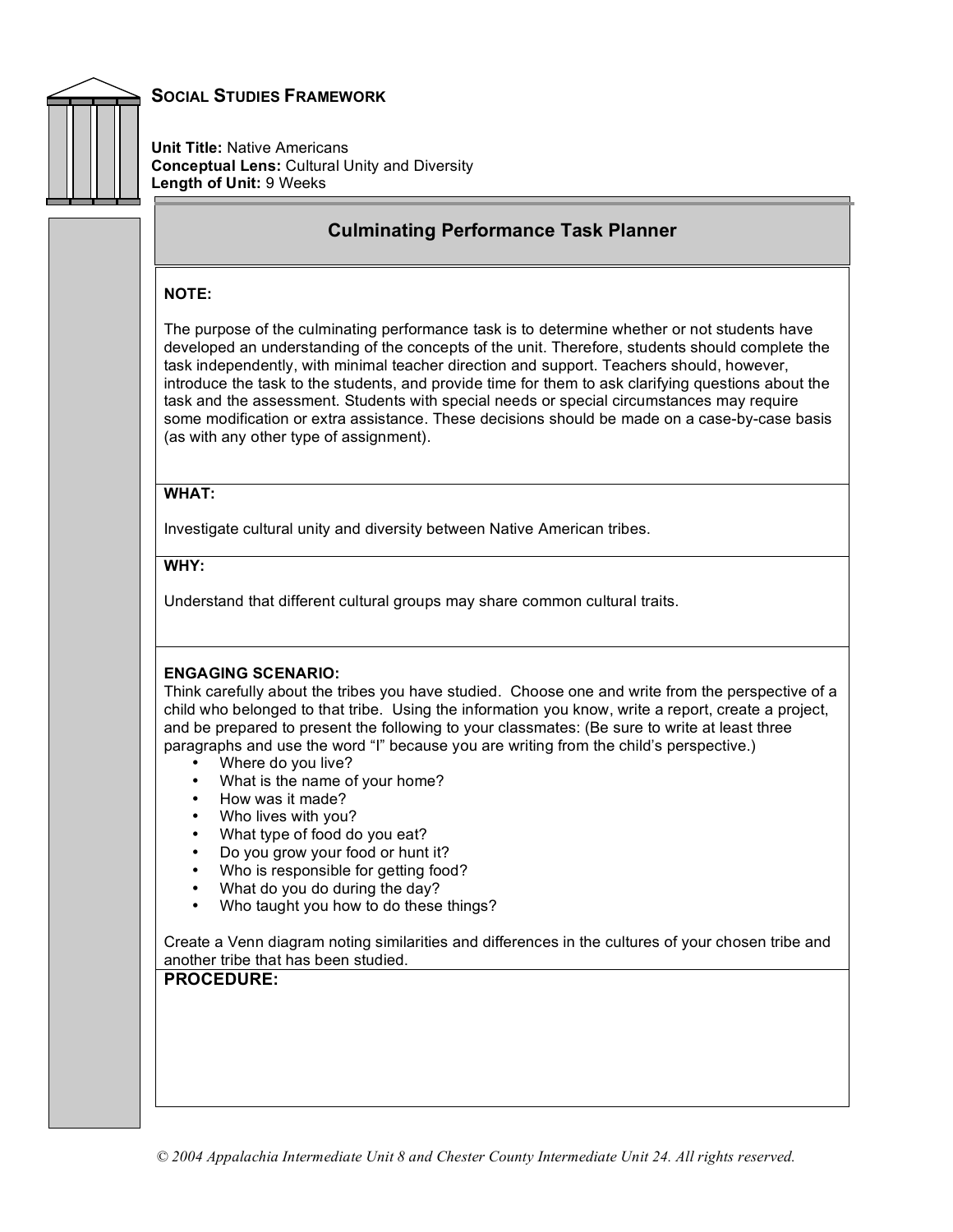

г

**Unit Title:** Native Americans **Conceptual Lens:** Cultural Unity and Diversity **Length of Unit:** 9 Weeks

|   | <b>Culminating Performance Task Scoring Rubric</b>                                            |                                   |                                  |                                     |
|---|-----------------------------------------------------------------------------------------------|-----------------------------------|----------------------------------|-------------------------------------|
|   | <b>Scoring Criteria</b>                                                                       | <b>Percent</b><br><b>Possible</b> | <b>Self</b><br><b>Assessment</b> | <b>Teacher</b><br><b>Assessment</b> |
|   | <b>CONTENT</b>                                                                                |                                   |                                  |                                     |
|   | Descriptive report with three paragraphs<br>and few (0-3) mistakes in grammar and<br>spelling | 20                                |                                  |                                     |
| ٠ | Detailed and precise information conveyed<br>for Native American tribe.                       | 35                                |                                  |                                     |
|   | <b>PROCESS</b>                                                                                |                                   |                                  |                                     |
|   | Detailed diorama showing an understanding<br>of the tribe.                                    | 20                                |                                  |                                     |
| ٠ | Exceptional voice while reading report                                                        | 10                                |                                  |                                     |
|   | Knowledge shown while explaining the<br>poster                                                | 15                                |                                  |                                     |
|   | <b>TOTALS</b>                                                                                 | 100                               |                                  |                                     |

 $\overline{\phantom{a}}$ 

| <b>Scoring Key</b> |          |  |
|--------------------|----------|--|
| A                  | 93%-100% |  |
| R                  | 85%-92%  |  |
| C                  | 78%-84%  |  |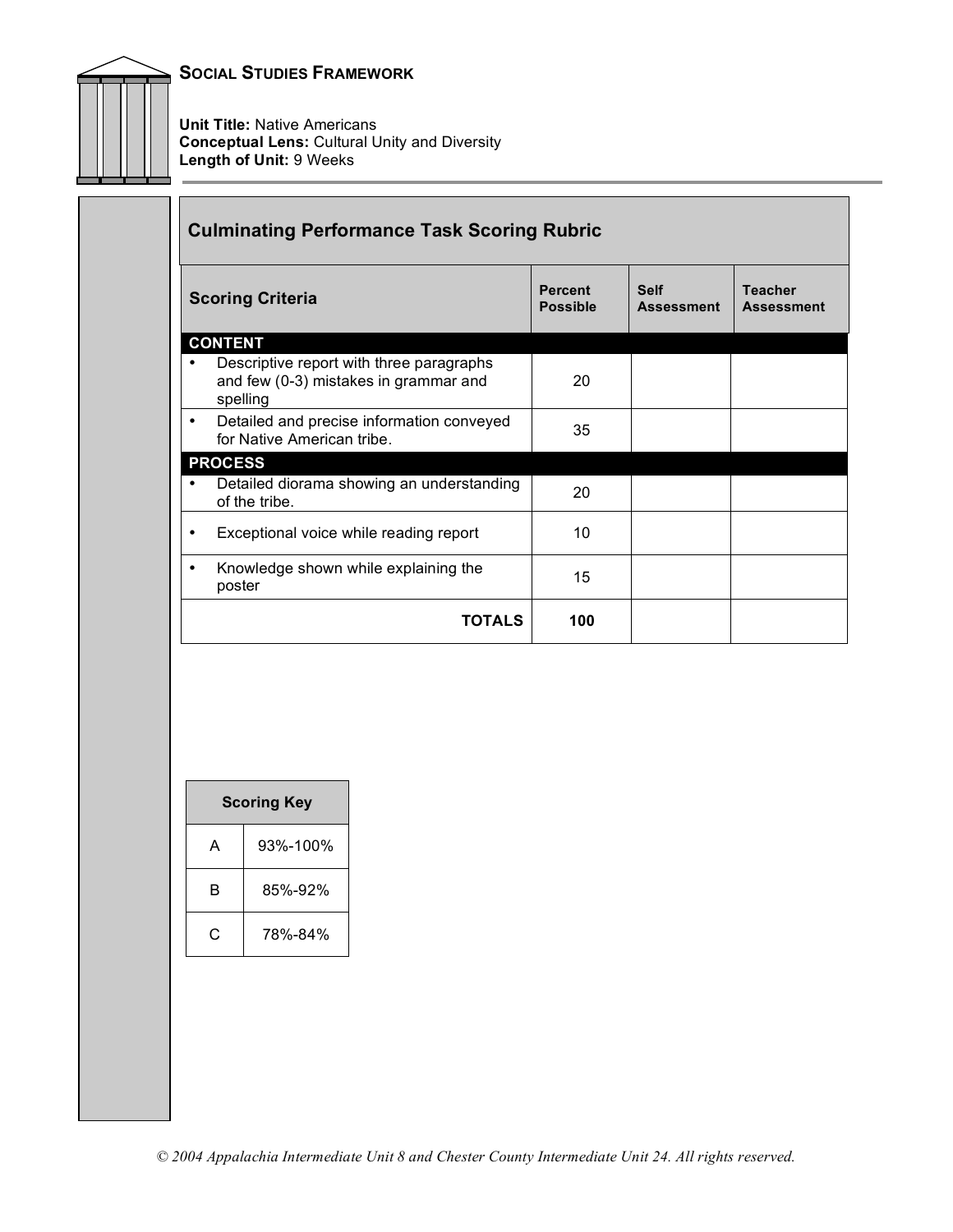

**FITLE OF UNIT:** Geography of the United States

**CONTENT AREA:** *Social Studies*

**LEVEL:** *Elementary (Grade 3)*

**LENS:** *Interdependence*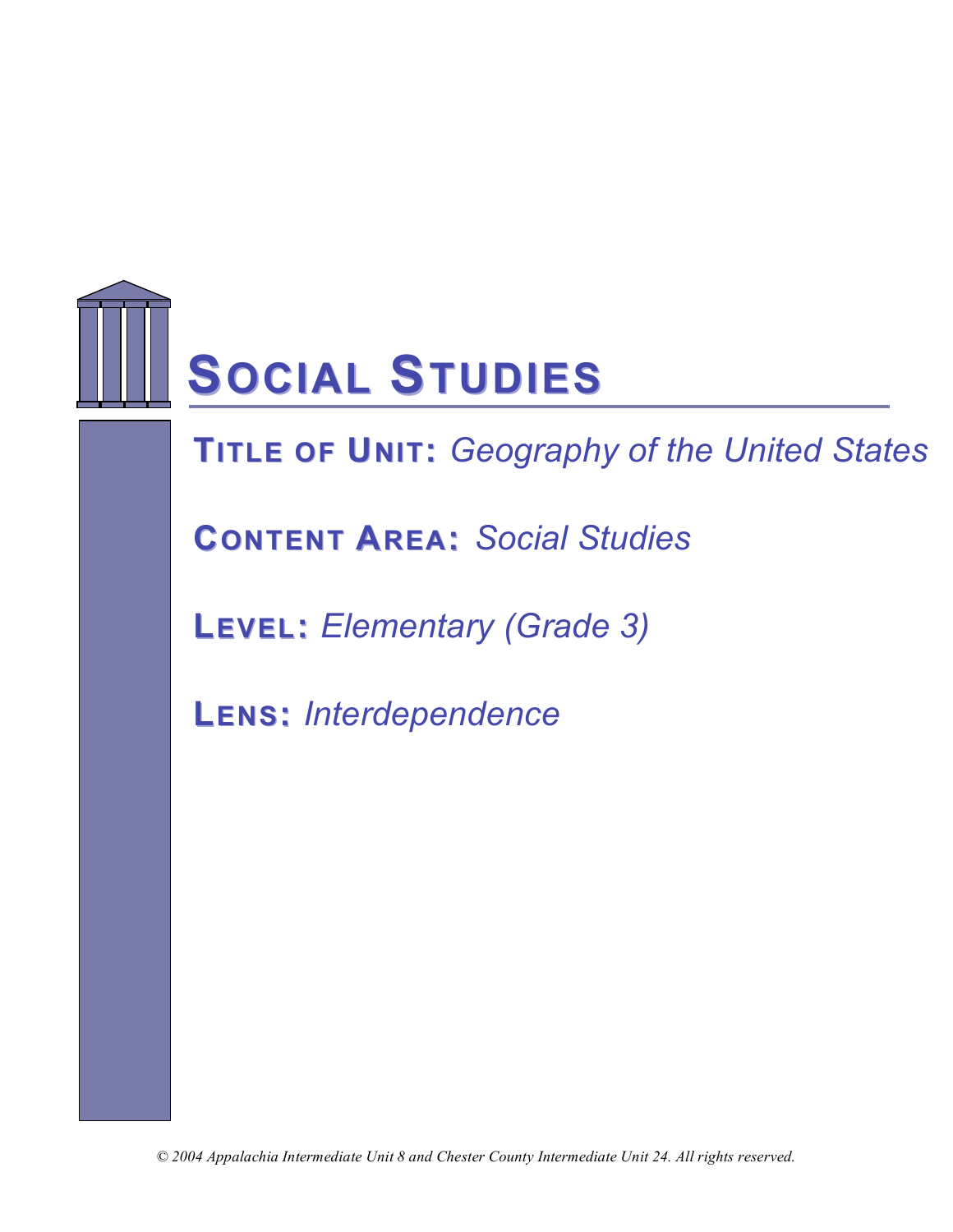**Unit Title:**

*Geography of the United States*

| <b>Conceptual Lens: Interdependence</b>                                                          |                                                                                                                                                                                                                                                                                                                                                                                                                                                                                                                                                                                                                                                                                                       | Length of Unit: 9 weeks                                                                                                                                                                                                                                                                                                                                                                                                                                                                                                                                                                                                                                                                                                                                                                                                                                                                                                    |                                                                                                                                                                                               |  |
|--------------------------------------------------------------------------------------------------|-------------------------------------------------------------------------------------------------------------------------------------------------------------------------------------------------------------------------------------------------------------------------------------------------------------------------------------------------------------------------------------------------------------------------------------------------------------------------------------------------------------------------------------------------------------------------------------------------------------------------------------------------------------------------------------------------------|----------------------------------------------------------------------------------------------------------------------------------------------------------------------------------------------------------------------------------------------------------------------------------------------------------------------------------------------------------------------------------------------------------------------------------------------------------------------------------------------------------------------------------------------------------------------------------------------------------------------------------------------------------------------------------------------------------------------------------------------------------------------------------------------------------------------------------------------------------------------------------------------------------------------------|-----------------------------------------------------------------------------------------------------------------------------------------------------------------------------------------------|--|
| <b>PA Academic</b><br><b>Standards</b>                                                           | <b>Essential</b><br><b>Understandings</b>                                                                                                                                                                                                                                                                                                                                                                                                                                                                                                                                                                                                                                                             | <b>Critical Content</b>                                                                                                                                                                                                                                                                                                                                                                                                                                                                                                                                                                                                                                                                                                                                                                                                                                                                                                    | <b>Key Skills</b>                                                                                                                                                                             |  |
| 6.1 3C<br>6.4 3E<br>6.4 3F<br>6.5 3E<br>7.1 3A<br>7.1 3B<br>7.2 3A<br>8.1 3C<br>8.2 3C<br>8.3 3C | <b>Government/Civics</b><br>1. Leaders are selected<br>from political units.<br><b>Economics</b><br>2. Access to resources<br>determines the<br>development of<br>economic activities<br>3. Supply and demand<br>is part of life.<br>Geography<br>4. Locations of<br>landforms and<br>bodies of water<br>determine<br>settlement.<br>5. Where people<br>settle influences<br>their customs<br>and way of life.<br>6. Physical properties<br>of land affect<br>weather/climate.<br>7. Landforms affect<br>what people are able<br>to grow or create.<br><b>History</b><br>8. Conflict is created by<br>settlement patterns.<br><b>Culture</b><br>9. People must work<br>together to solve<br>problems. | <b>Students will know:</b><br><b>The United States</b><br>1 <sub>1</sub><br>touches the<br>Atlantic, Pacific<br>and Arctic Oceans.<br>Many rivers,<br>2.<br>including the<br>Mississippi, flow<br>through the U.S.<br>The U.S. has<br>3 <sub>1</sub><br>forest, prairie,<br>desert and<br>mountain regions.<br>Names and<br>4 <sup>1</sup><br>characteristics of<br>landforms in U.S.<br>Urban areas have<br>5 <sub>1</sub><br>a higher<br>concentration of<br>people.<br>Names of political<br>6.<br>units (country,<br>state, county)<br>The impact of<br>7.<br>railroads,<br>highways, airlines,<br>and computers on<br>economics<br><b>Early American</b><br>8.<br>settlement was<br>dependent on<br>natural resources.<br>Define key terms:<br>9.<br>continents,<br>landform, weather,<br>climate and assets<br>10. Conflicts created<br>by settlements<br>(crowding, lack of<br>resources, beliefs,<br>environment). | 1. Interpret<br>Maps/Graphs<br>2. Cause and<br>effect<br>3. Listen for<br>information<br>4. Analyze<br>information<br>5. Work in groups<br>Identify and<br>6.<br>locate places<br>and regions |  |
|                                                                                                  |                                                                                                                                                                                                                                                                                                                                                                                                                                                                                                                                                                                                                                                                                                       |                                                                                                                                                                                                                                                                                                                                                                                                                                                                                                                                                                                                                                                                                                                                                                                                                                                                                                                            |                                                                                                                                                                                               |  |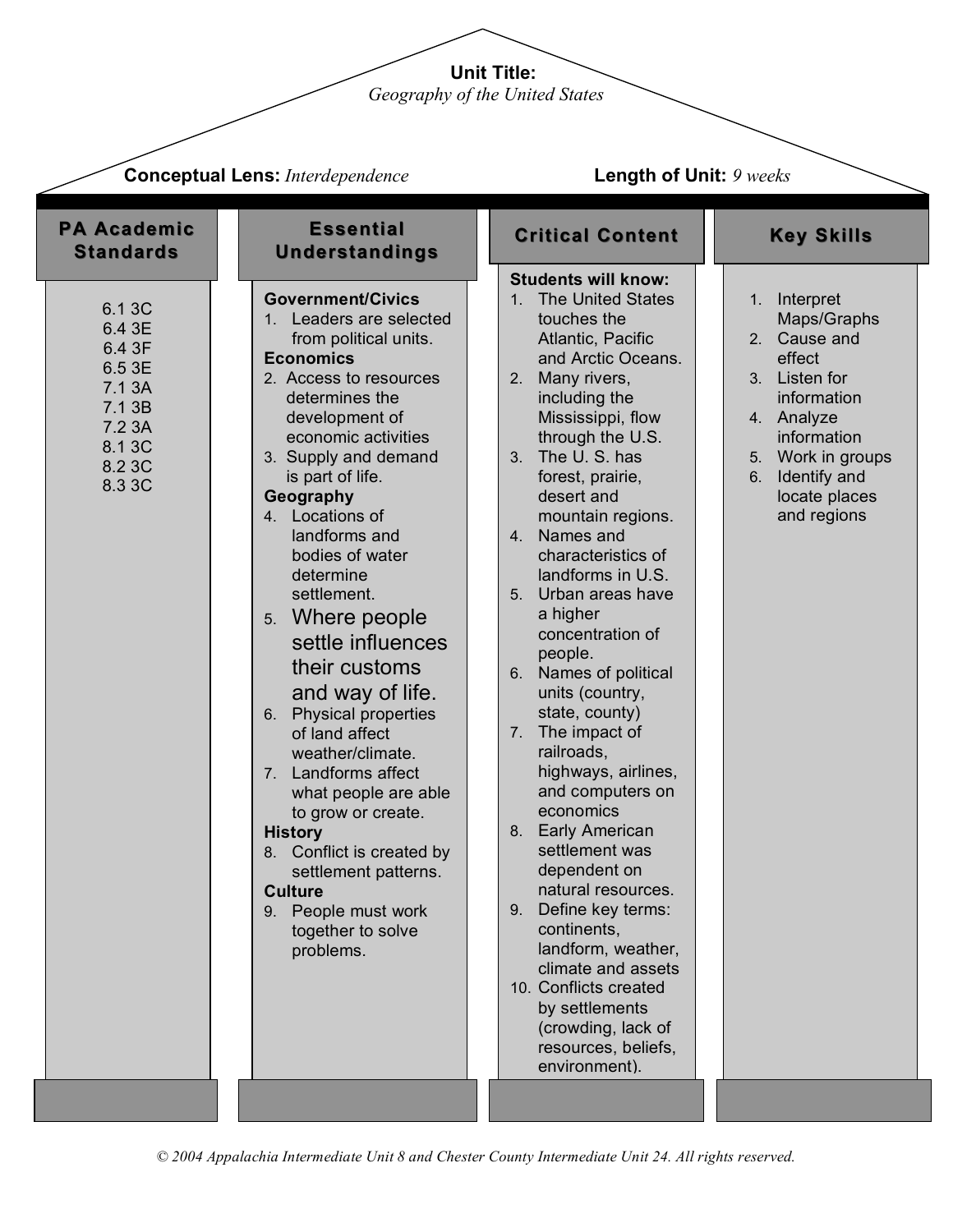

**Unit Title:** Geography of the United States **Conceptual Lens:** Interdependence **Length of Unit:** 9 Weeks

| <b>Essential Understandings</b><br>(Generalizations)                                                                                                                                                                                                                                               | <b>Guiding Questions</b><br>$F = Factorual$<br>$C =$ Conceptual<br><b>P</b> = Philosophical                                                                                                                                                                                                                                                                                                                                                                                                                          |
|----------------------------------------------------------------------------------------------------------------------------------------------------------------------------------------------------------------------------------------------------------------------------------------------------|----------------------------------------------------------------------------------------------------------------------------------------------------------------------------------------------------------------------------------------------------------------------------------------------------------------------------------------------------------------------------------------------------------------------------------------------------------------------------------------------------------------------|
| <b>Government/Civics</b><br>1. Leaders are selected from political units.                                                                                                                                                                                                                          | What political units elect mayors?<br>Governors? Presidents? (F)                                                                                                                                                                                                                                                                                                                                                                                                                                                     |
| <b>Economics</b><br>2. Access to resources determines the<br>development of economic activities<br>3. Supply and demand is part of life.                                                                                                                                                           | What natural resources help determine<br>economic growth? (F)<br>How do transportation systems impact<br>economic growth? (F)<br>• How does geography affect the<br>development of products in the U.S.? (C)<br>How are jobs affected by geography? (C)<br>What are assets? (F)                                                                                                                                                                                                                                      |
| Geography<br>Locations of landforms and bodies of<br>4.<br>water determine settlement.<br>Where people settle influences their<br>5.<br>customs and way of life.<br>Physical properties of land affect<br>6.<br>weather/climate.<br>7. Landforms affect what people are able to<br>grow or create. | What is the difference between rural and<br>$\bullet$<br>urban areas of the U.S.? (C)<br>How do lakes, rivers and streams help<br>people? (F)<br>• How can landforms and bodies of water<br>impact settlement? (F)<br>What are the major continents/bodies of<br>water? $(F)$<br>What are major landforms in the U.S.? (F)<br>$\bullet$<br>How does geography affect lifestyle? (C)<br>$\bullet$<br>How is weather affected by geography? (F)<br>How does geography encourage people to<br>depend on each other? (C) |
| History<br>Conflict is created by settlement patterns.<br>8.                                                                                                                                                                                                                                       | What social, economic, and environmental<br>$\bullet$<br>conflicts have been created by settlement<br>patterns? (C)                                                                                                                                                                                                                                                                                                                                                                                                  |
| <b>Culture</b><br>People must work together to solve<br>9.<br>problems                                                                                                                                                                                                                             | How do individuals work together? (F)<br>How do communities work together? (F)<br>How would our region be different if people<br>$\bullet$<br>didn't work together? (P)                                                                                                                                                                                                                                                                                                                                              |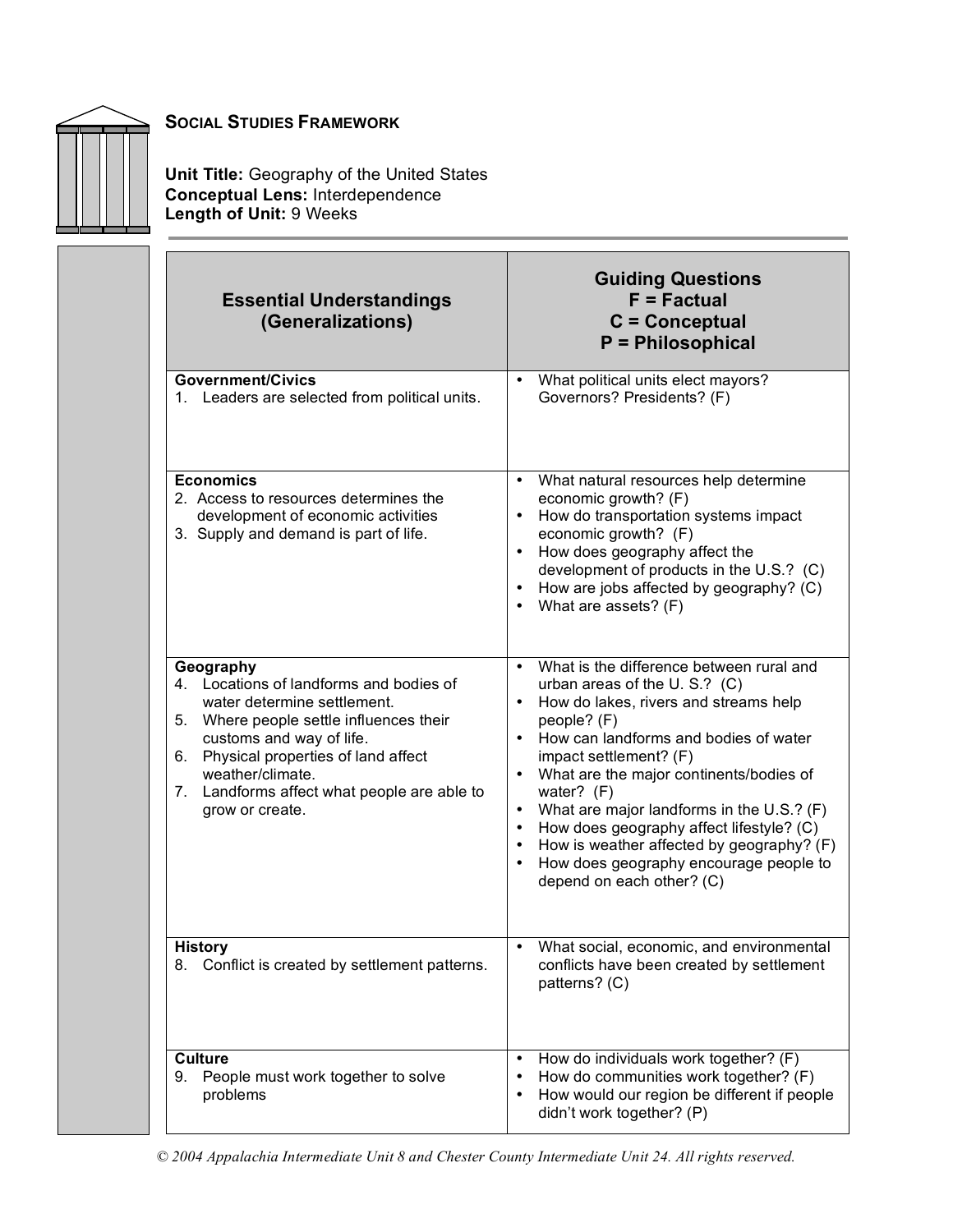

**Unit Title:** Geography of the United States **Conceptual Lens:** Interdependence **Length of Unit:** 9 Weeks

# **Culminating Performance Task Planner**

#### **NOTE:**

The purpose of the culminating performance task is to determine whether or not students have developed an understanding of the concepts of the unit. Therefore, students should complete the task independently, with minimal teacher direction and support. Teachers should, however, introduce the task to the students, and provide time for them to ask clarifying questions about the task and the assessment. Students with special needs or special circumstances may require some modification or extra assistance. These decisions should be made on a case-by-case basis (as with any other type of assignment).

#### **WHAT:**

Investigate Interdependence between individuals and regions.

## **WHY:**

Understand that regions in which individuals live, impact their life styles, jobs and home.

# **ENGAGING SCENARIO:**

Think carefully about the regions we have studied in class. Choose one region and use the information you have learned to:

- 1. Design a poster showing characteristics of the region.
- 2. Create a written report that includes:
	- An opening paragraph that explains the region (special traits, location in the United States, temperature, etc…)
	- A paragraph about how the region affects the types of homes, lifestyles, and jobs of individuals living in that region.
	- How people and the land have impacted each other.
	- A closing paragraph summarizing your region.

You will be presenting the poster and report with the class.

**PROCEDURE:**